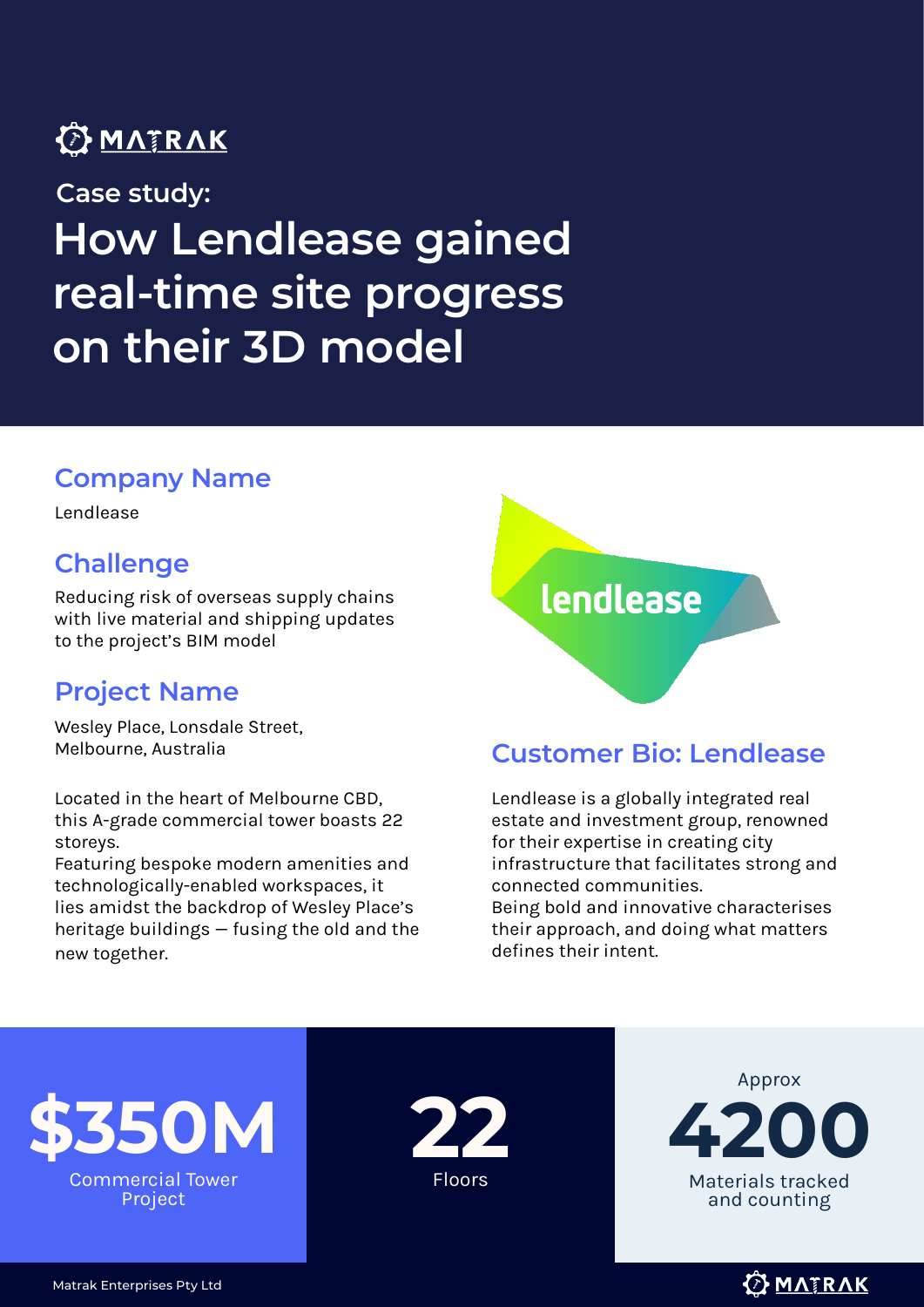# **The Challenge The Solution**

During the construction of Wesley Place, Lendlease was using a 3D BIM model to track the progress of the facade installation.

This gave way to the following challenges:

- The data was disconnected from the companies involved in the supply chain, requiring manual updates and reporting from manufacturers, suppliers, logistics and installers. **1**
- This created a potential risk, particularly with shipping delays in China. Lendlease needed live visibility of products on the critical path. **2**

For Lendlease, the biggest challenge was that the 3D BIM model simply did not provide enough information and real-time updates on the overall project status.

Not only did this increase potential risks as the project progressed, but it created a general lack of transparency across all touchpoints and between sub-contractors.

"With the integration of the Matrak API into our 3D BIM model, we've been able to get real-time updates on the status of the project for our entire project management team on a daily basis.

It's easy for SRG to use the Matrak platform to update statuses of each panel as they are installed, which in turn makes it even easier for us to see a 3D visual of the project status in our BIM model."

**Tom Stainforth -** Construction Manager Lendlease required a single source of truth to maintain understanding of the project's status as it progressed:

- It had to be simple to execute
- Not require technical resources from the Lendlease team
- Be set up in a timely manner that was within budget

SRG Global, the facade supplier for this project, recommended Matrak as a solution to Lendlease's challenges.

Having utilised material tracking technology on over 15 projects in 2021 so far, SRG Global used Matrak to connect their fabrication facility in Shanghai with their logistic partners and installers in Australia.

This allowed them to stay across detailed information about the supply chain and ensure everything is running to schedule.

SRG Global knew first-hand how easy it was to update granular material status in the Matrak platform. As panels were being installed, the SRG site team and installers from Complex Facades simply updated the status in real-time through the Matrak mobile app.

Through Matrak's seamless API integration, real-time data could be fed from the supply chain to the 3D BIM model that Lendlease was using.

- Total transparency across the supply chain, reducing risks like unforeseen delays
- Enabled better communication between all stakeholders
- Ensured Wesley Place would be completed on time